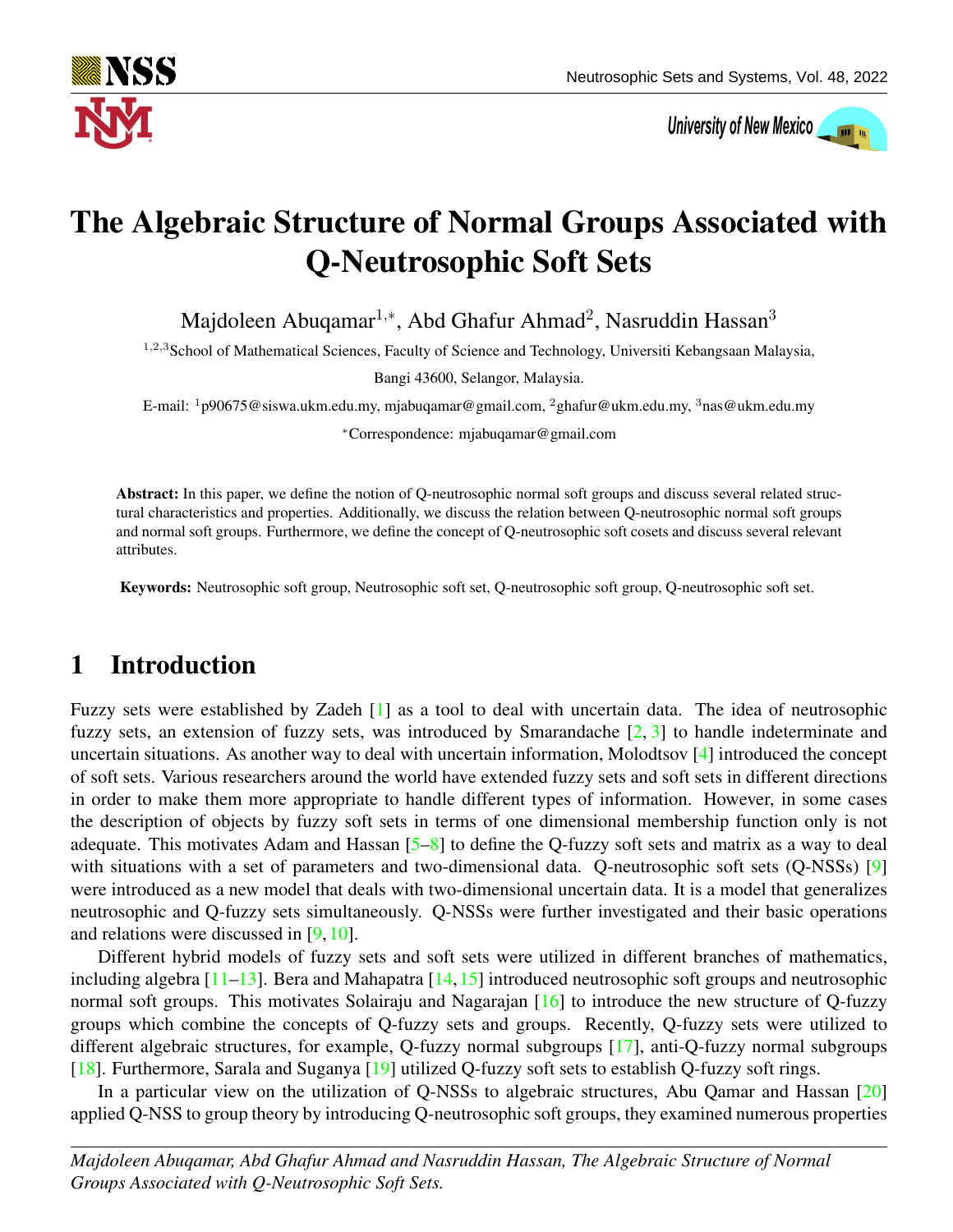and basic attributes. Additionally, they characterized the thought of Q-level soft sets of a Q-neutrosophic soft set, which is a bridge between Q-neutrosophic soft groups and soft groups. Furthermore, rings and fields were studied under Q-neutrosophic soft settings in [\[21,](#page-10-0) [22\]](#page-10-1).

In this paper, we provide a wider discussion on Q-NSGs, by defining the notions of Q-neutrosophic normal soft groups (Q-NNSGs) and Q-neutrosophic soft cosets. Also, we discuss the relation between Q-neutrosophic normal soft groups and normal soft groups. Further, we discuss several related structural characteristics and properties.

#### 2 Preliminaries

In this section, we recall some basic definitions related to the work in this study.

**Definition 2.1** ( [\[9\]](#page-9-6)). Let X be a universal set, Q be a nonempty set and  $A \subseteq E$  be a set of parameters. Let  $\mu^l QNS(X)$  be the set of all multi Q-NSs on X with dimension  $l = 1$ . A pair  $(\Gamma_Q, A)$  is called a Q-NSS over X, where  $\Gamma_Q: A \to \mu^l QNS(X)$  is a mapping, such that  $\Gamma_Q(e) = \phi$  if  $e \notin A$ .

**Definition 2.2** ( [\[10\]](#page-9-7)). The union of two Q-neutrosophic soft sets  $(\Gamma_Q, A)$  and  $(\Psi_Q, B)$  is the Q-neutrosophic soft set  $(\Lambda_Q, C)$  written as  $(\Gamma_Q, A) \cup (\Psi_Q, B) = (\Lambda_Q, C)$ , where  $C = A \cup B$  and for all  $c \in C$ ,  $(x, q) \in X \times Q$ , the truth-membership, indeterminacy-membership and falsity-membership of  $(\Lambda_Q, C)$  are as follows:

$$
T_{\Lambda_Q(c)}(x,q) = \begin{cases} T_{\Gamma_Q(c)}(x,q) & \text{if } c \in A - B, \\ T_{\Psi_Q(c)}(x,q) & \text{if } c \in B - A, \\ \max\{T_{\Lambda_Q(c)}(x,q), T_{\Psi_Q(c)}(x,q)\} & \text{if } c \in A \cap B, \end{cases}
$$

$$
I_{\Lambda_Q(c)}(x,q)=\begin{cases} I_{\Gamma_Q(c)}(x,q) & \text{if }c\in A-B,\\ I_{\Psi_Q(c)}(x,q) & \text{if }c\in B-A,\\ \min\{I_{\Gamma_Q(c)}(x,q),I_{\Psi_Q(c)}(x,q)\} & \text{if }c\in A\cap B,\end{cases}
$$

$$
F_{\Lambda_Q(c)}(x,q) = \begin{cases} F_{\Gamma_Q(c)}(x,q) & \text{if } c \in A - B, \\ F_{\Psi_Q(c)}(x,q) & \text{if } c \in B - A, \\ \min\{F_{\Gamma_Q(c)}(x,q), F_{\Psi_Q(c)}(x,q)\} & \text{if } c \in A \cap B. \end{cases}
$$

**Definition 2.3** ([\[10\]](#page-9-7)). The intersection of two Q-neutrosophic soft sets (Γ<sub>Q</sub>, A) and ( $\Psi$ <sub>Q</sub>, B) is the Q-neutrosophic soft set  $(\Lambda_Q, C)$  written as  $(\Gamma_Q, A) \cap (\Psi_Q, B) = (\Lambda_Q, C)$ , where  $C = A \cap B$  and for all  $c \in C$  and  $(x, q) \in X \times Q$  the truth-membership, indeterminacy-membership and falsity-membership of  $(\Lambda_Q, C)$  are as follows:

$$
T_{\Lambda_Q(c)}(x,q) = \min\{T_{\Gamma_Q(c)}(x,q), T_{\Psi_Q(c)}(x,q)\},
$$
  
\n
$$
I_{\Lambda_Q(c)}(x,q) = \max\{I_{\Gamma_Q(c)}(x,q), I_{\Psi_Q(c)}(x,q)\},
$$
  
\n
$$
F_{\Lambda_Q(c)}(x,q) = \max\{F_{\Gamma_Q(c)}(x,q), F_{\Psi_Q(c)}(x,q)\}.
$$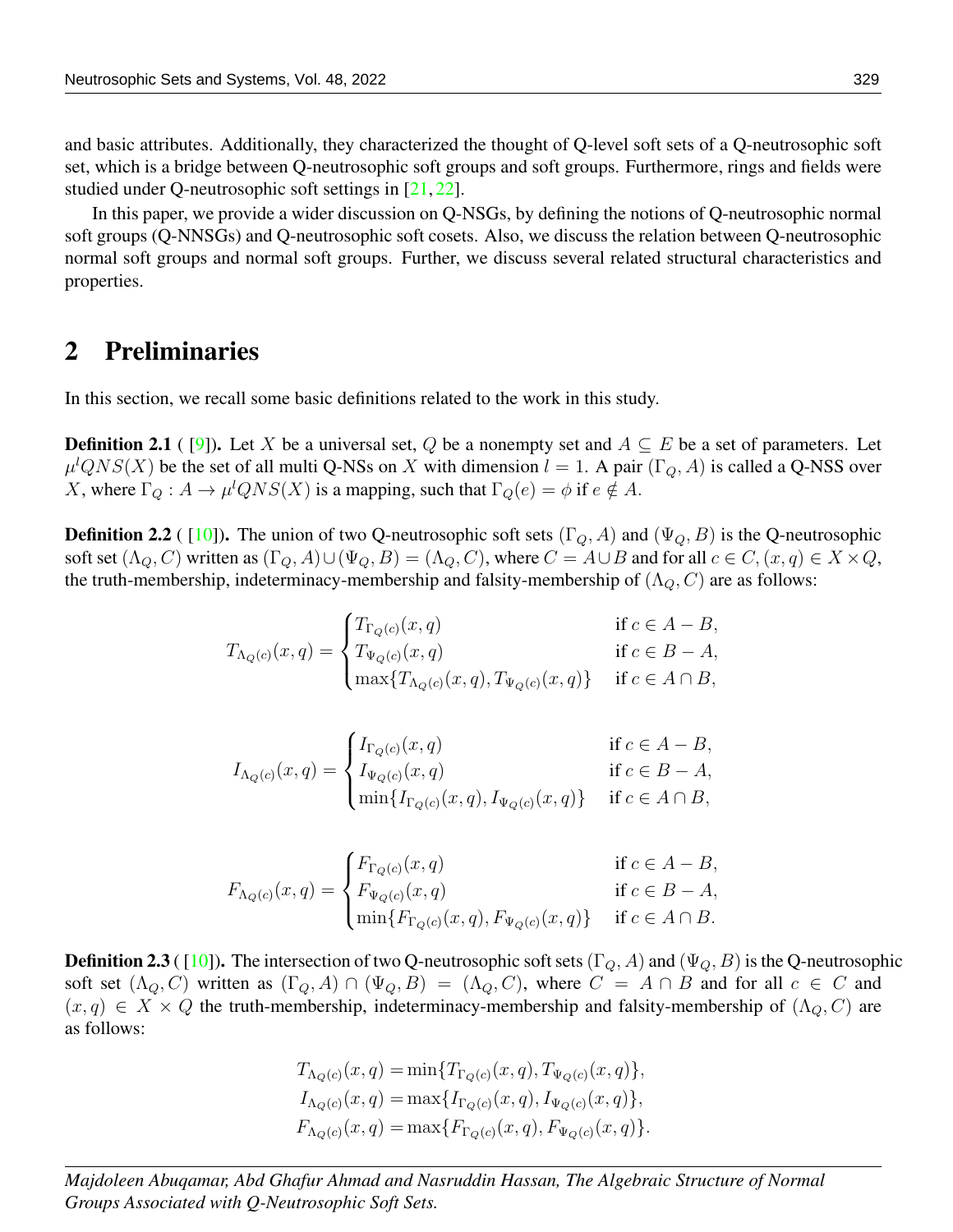**Definition 2.4.** [\[22\]](#page-10-1) Let G be a group and  $(\Gamma_Q, A)$  be a Q-NSS over a group G. Then  $(\Gamma_Q, A)$  is called a Q-neutrosophic soft group over G if for all  $x, y \in G$  and  $e \in A$  it satisfies:

- 1.  $T_{\Gamma_Q(e)}(xy,q) \ge \min \left\{ T_{\Gamma_Q(e)}(x,q), T_{\Gamma_Q(e)}(y,q) \right\}, I_{\Gamma_Q(e)}(xy,q) \le \max \left\{ I_{\Gamma_Q(e)}(x,q), I_{\Gamma_Q(e)}(y,q) \right\}$  and  $F_{\Gamma_Q(e)}(xy,q) \le \max\big\{F_{\Gamma_Q(e)}(x,q), F_{\Gamma_Q(e)}(y,q)\big\}.$
- 2.  $T_{\Gamma_Q(e)}(x^{-1},q) \ge T_{\Gamma_Q(e)}(x,q), I_{\Gamma_Q(e)}(x^{-1},q) \le I_{\Gamma_Q(e)}(x,q)$  and  $F_{\Gamma_Q(e)}(x^{-1},q) \le F_{\Gamma_Q(e)}(x,q)$ .

### 3 Q-Neutrosophic Normal Soft Groups

<span id="page-2-0"></span>In this section, we introduce the Q-NNSG and discuss several relevant structural properties.

**Definition 3.1.** A Q-NSG ( $\Gamma_Q$ , A) over the group G is called a Q-NNSG over G if  $\Gamma_Q(e)$  is a Q-neutrosophic normal subgroup of G for each  $e \in A$  i.e., for  $x \in \Gamma_Q(e), y \in G, q \in Q$ 

$$
T_{\Gamma_Q(e)}(yxy^{-1}, q) \geq T_{\Gamma_Q(e)}(x, q),
$$
  
\n
$$
I_{\Gamma_Q(e)}(yxy^{-1}, q) \leq I_{\Gamma_Q(e)}(x, q),
$$
  
\n
$$
F_{\Gamma_Q(e)}(yxy^{-1}, q) \leq F_{\Gamma_Q(e)}(x, q).
$$

**Definition 3.2.** A Q-NSG ( $\Gamma_Q$ , A) over the group G is called abelian Q-NSG if  $\forall x, y \in G, q \in Q, e \in A$  the following hold

$$
T_{\Gamma_Q(e)}(xy, q) = T_{\Gamma_Q(e)}(yx, q),
$$
  
\n
$$
I_{\Gamma_Q(e)}(xy, q) = I_{\Gamma_Q(e)}(yx, q),
$$
  
\n
$$
F_{\Gamma_Q(e)}(xy, q) = F_{\Gamma_Q(e)}(yx, q).
$$

**Example 3.3.** Let  $G = (\mathbb{Z}, +)$  be a group and A=N be the parametric set. Define a Q-NSG ( $\Gamma_Q$ , A) as follows: For  $q \in Q, x \in \mathbb{Z}, m \in \mathbb{N}$ 

$$
T_{\Gamma_Q(m)}(x,q) = \begin{cases} 0 & \text{if } x \text{ is odd} \\ \frac{2}{3} & \text{if } x \text{ is even,} \end{cases}
$$

$$
I_{\Gamma_Q(m)}(x,q) = \begin{cases} \frac{1}{n} & \text{if } x \text{ is odd} \\ 0 & \text{if } x \text{ is even,} \end{cases}
$$

$$
F_{\Gamma_Q(m)}(x,q) = \begin{cases} 1 - \frac{3}{n} & \text{if } x \text{ is odd} \\ 0 & \text{if } x \text{ is even.} \end{cases}
$$

It is clear that  $(\Gamma_Q, \mathbb{N})$  is a Q-NNSG over G.

**Proposition 3.4.** Let  $(\Gamma_Q, A)$  be a Q-NNSG over a group G. Then,  $\forall x, y \in G, q \in Q$  and  $e \in A$ ,

- *1.*  $T_{\Gamma_Q(e)}(yxy^{-1},q) = T_{\Gamma_Q(e)}(x,q), I_{\Gamma_Q(e)}(yxy^{-1},q) = I_{\Gamma_Q(e)}(x,q), F_{\Gamma_Q(e)}(yxy^{-1},q) = F_{\Gamma_Q(e)}(x,q).$
- *2.*  $(\Gamma_Q, A)$  *is an abelian Q-NSG over G.*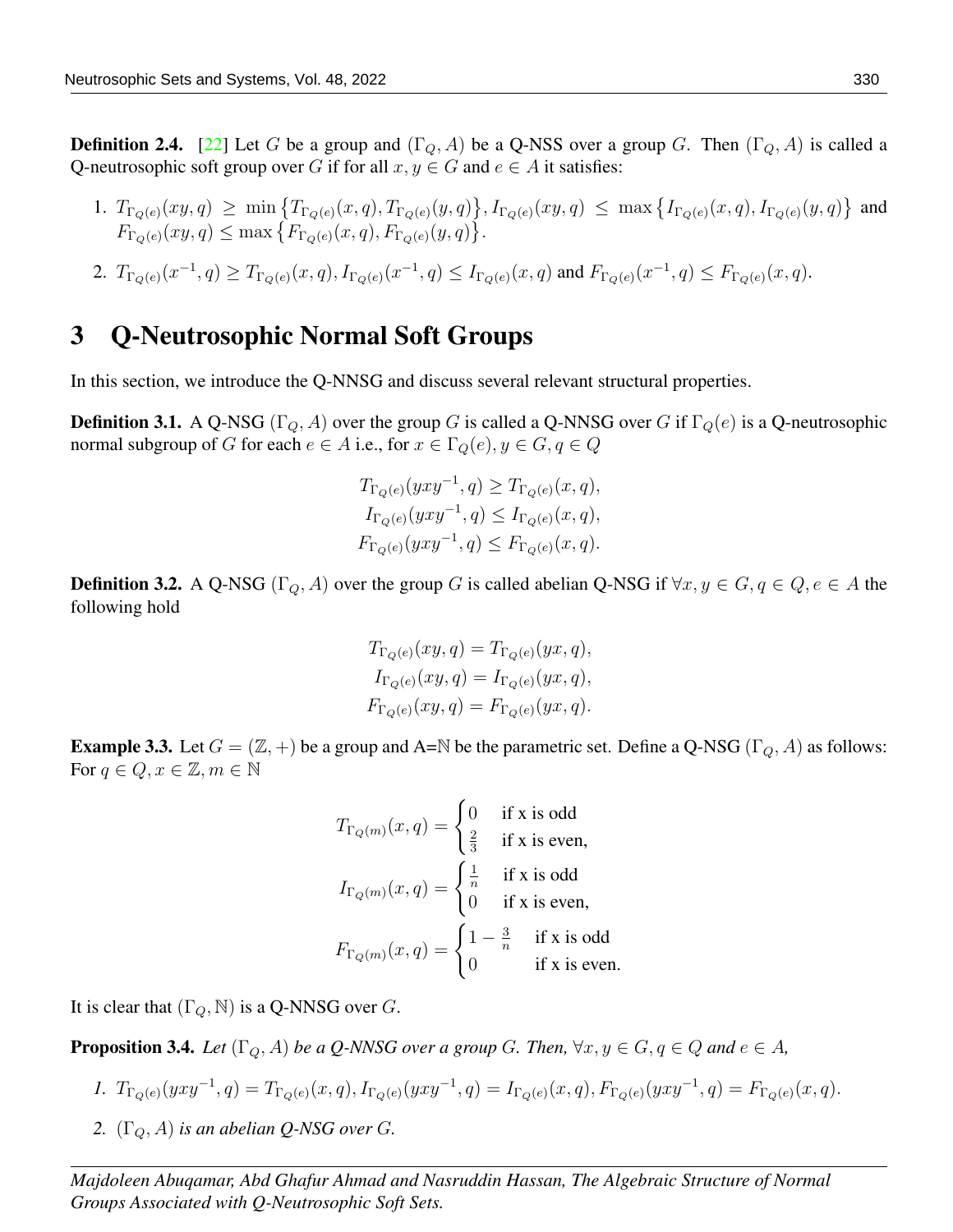*Proof.* 1.

$$
T_{\Gamma_Q(e)}(x,q) = T_{\Gamma_Q(e)}\Big((y^{-1}y)x(y^{-1}y), q\Big)
$$
  
=  $T_{\Gamma_Q(e)}\Big(y^{-1}(yxy^{-1})y, q\Big)$   
=  $T_{\Gamma_Q(e)}\Big(y^{-1}(yxy^{-1})(y^{-1})^{-1}, q\Big)$   
 $\geq T_{\Gamma_Q(e)}\Big(yxy^{-1}, q\Big).$ 

Now, from Definition [3.1](#page-2-0)  $T_{\Gamma_Q(e)}(yxy^{-1}, q) = T_{\Gamma_Q(e)}(x, q)$ . In a similar manner we can show that  $I_{\Gamma_Q(e)}(yxy^{-1},q) = I_{\Gamma_Q(e)}(x,q)$  and  $F_{\Gamma_Q(e)}(yxy^{-1},q) = F_{\Gamma_Q(e)}(x,q)$ .

2.  $T_{\Gamma_Q(e)}(x,q) = T_{\Gamma_Q(e)}(yxy^{-1}, q)$ , this implies  $T_{\Gamma_Q(e)}(xy,q) = T_{\Gamma_Q(e)}(yxyy^{-1}, q) = T_{\Gamma_Q(e)}(yx,q)$ . Similarly, we can show that  $I_{\Gamma_Q(e)}(xy, q) = I_{\Gamma_Q(e)}(yx, q)$  and  $F_{\Gamma_Q(e)}(xy, q) = F_{\Gamma_Q(e)}(yx, q)$ . Hence,  $(\Gamma_Q, A)$  is an abelian Q-NSG over G.  $\Box$ 

**Theorem 3.5.** *Let*  $(\Gamma_Q, A)$  *and*  $(\Psi_Q, B)$  *be two Q-NNSG over a group* G. Then,  $(\Gamma_Q, A) \cap (\Psi_Q, B)$  *is also a Q-NNSG over* G*.*

*Proof.* Let  $(\Lambda_Q, C) = (\Gamma_Q, A) \cap (\Psi_Q, B)$ . Then, for  $x, y \in G, q \in Q, e \in C$ 

$$
T_{\Lambda_Q(e)}(yxy^{-1}, q) = \min \left\{ T_{\Gamma_Q(e)}(yxy^{-1}, q), T_{\Psi_Q(e)}(yxy^{-1}, q) \right\}
$$
  
\n
$$
\geq \min \left\{ T_{\Gamma_Q(e)}(x, q), T_{\Psi_Q(e)}(x, q) \right\}
$$
  
\n
$$
= T_{\Lambda_Q(e)}(x, q),
$$

$$
I_{\Lambda_Q(e)}(yxy^{-1}, q) = \max \left\{ I_{\Gamma_Q(e)}(yxy^{-1}, q), I_{\Psi_Q(e)}(yxy^{-1}, q) \right\}
$$
  

$$
\leq \max \left\{ I_{\Gamma_Q(e)}(x, q), I_{\Psi_Q(e)}(x, q) \right\}
$$
  

$$
= I_{\Lambda_Q(e)}(x, q).
$$

Similarly, we can show that  $F_{\Lambda_Q(e)}(yxy^{-1}, q) \leq F_{\Lambda_Q(e)}(x, q)$ . This completes the proof.

Remark 3.6. The union of two Q-NNSGs is not a Q-NNSG since the union is not a Q-NSG.

The next example illustrates the above remark.

**Example 3.7.** let  $G = (\mathbb{Z}, +)$  and  $E = 2\mathbb{Z}$ . Define the two Q-neutrosophic soft groups  $(\Gamma_Q, E)$  and  $(\Psi_Q, E)$ over  $G$  as the following: For  $x, m \in \mathbb{Z}, q \in Q$ 

*Majdoleen Abuqamar, Abd Ghafur Ahmad and Nasruddin Hassan, The Algebraic Structure of Normal Groups Associated with Q-Neutrosophic Soft Sets.*

 $\Box$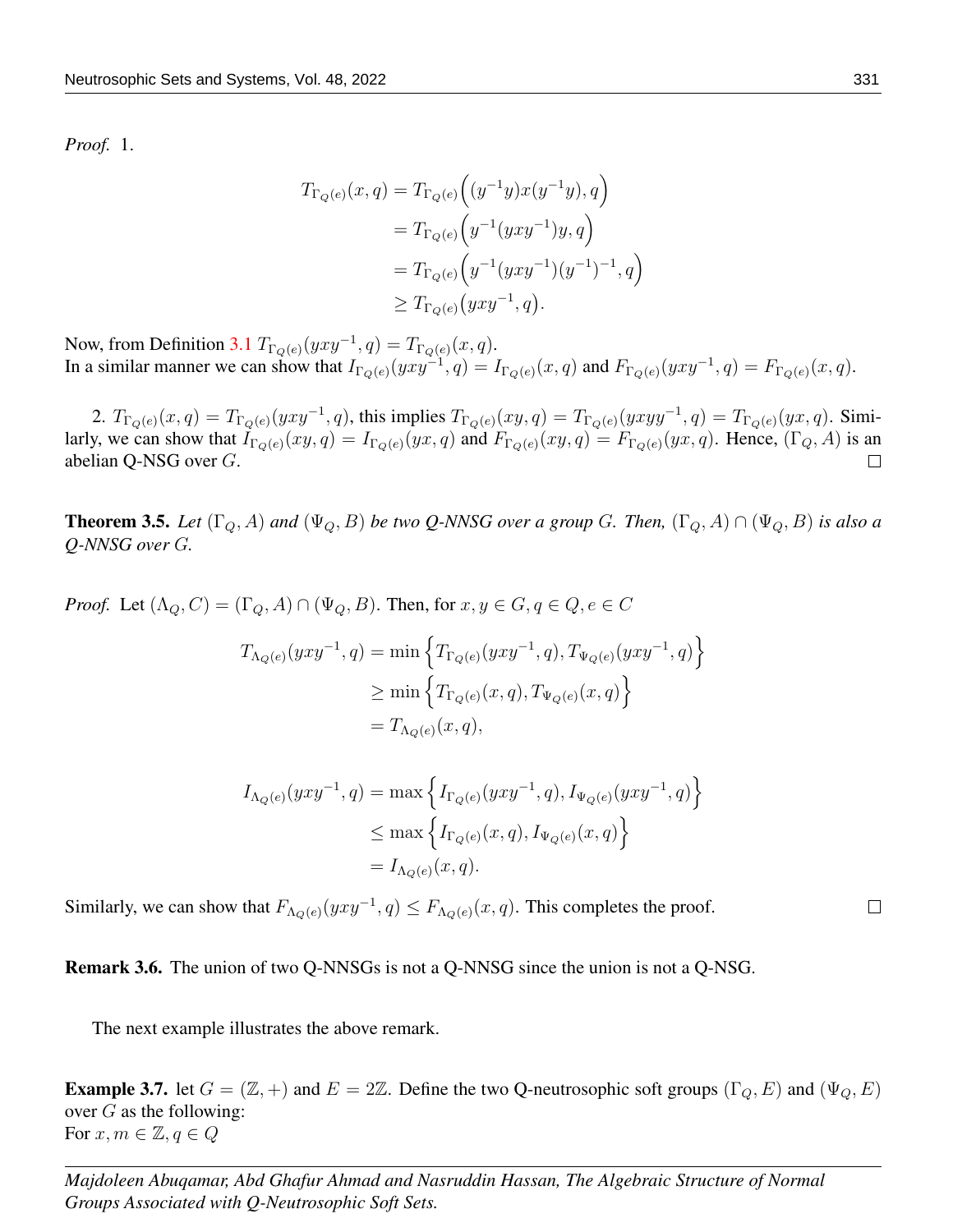$$
T_{\Gamma_Q(2m)}(x,q) = \begin{cases} 0.50 & \text{if } x = 4tm, \exists t \in \mathbb{Z}, \\ 0 & \text{otherwise}, \end{cases}
$$
  
\n
$$
I_{\Gamma_Q(2m)}(x,q) = \begin{cases} 0 & \text{if } x = 4tm, \exists t \in \mathbb{Z}, \\ 0.25 & \text{otherwise}, \end{cases}
$$
  
\n
$$
F_{\Gamma_Q(2m)}(x,q) = \begin{cases} 0 & \text{if } x = 4tm, \exists t \in \mathbb{Z}, \\ 0.10 & \text{otherwise}, \end{cases}
$$

and

$$
T_{\Psi_Q(2m)}(x,q) = \begin{cases} 0.67 & \text{if } x = 6tm, \exists t \in \mathbb{Z}, \\ 0 & \text{otherwise}, \end{cases}
$$
  

$$
I_{\Psi_Q(2m)}(x,q) = \begin{cases} 0 & \text{if } x = 6tm, \exists t \in \mathbb{Z}, \\ 0.20 & \text{otherwise}, \end{cases}
$$
  

$$
F_{\Psi_Q(2m)}(x,q) = \begin{cases} 0 & \text{if } x = 6tm, \exists t \in \mathbb{Z}, \\ 0.17 & \text{otherwise}. \end{cases}
$$

Let  $(\Gamma_Q, A) \cup (\Psi_Q, B) = (\Lambda_Q, E)$ . For  $m = 3, x = 12, y = 18$  we have

$$
T_{\Lambda_Q(6)}(12.18^{-1},q) = T_{\Lambda_Q(6)}(-6,q) = \max\left\{T_{\Gamma_Q(6)}(-6,q), T_{\Psi_Q(6)}(-6,q)\right\} = \max\{0,0\} = 0
$$

and

$$
\min \left\{ T_{\Lambda_Q(6)}(12,q), T_{\Lambda_Q(6)}(18,q) \right\}
$$
  
= min  $\left\{ \max \left\{ T_{\Gamma_Q(6)}(12,q), T_{\Psi_Q(6)}(12,q) \right\}, \max \left\{ T_{\Gamma_Q(6)}(18,q), T_{\Psi_Q(6)}(18,q) \right\} \right\}$   
= min  $\left\{ \max \left\{ 0.50, 0 \right\}, \max \left\{ 0, 0.67 \right\} \right\}$   
= min  $\left\{ 0.50, 0.67 \right\}$  = 0.50.

Hence,  $T_{\Lambda_Q(6)}(12.18^{-1}, q) = 0$  < min  $\left\{T_{\Lambda_Q(6)}(12, q), T_{\Lambda_Q(6)}(18, q)\right\} = 0.50$ ; i.e.  $(\Lambda_Q, E) = (\Gamma_Q, A) \cup$  $(\Psi_Q, B)$  is not a Q-neutrosophic soft group.

**Theorem 3.8.** Let  $(\Gamma_Q, A)$  be a Q-NSS over G. Then,  $(\Gamma_Q, A)$  is a Q-NNSG over G if and only if for all  $\alpha, \beta, \gamma \in [0, 1]$ *, the Q-level soft set*  $(\Gamma_Q, A)_{(\alpha, \beta, \gamma)} \neq \phi$  *is a normal soft group over G.* 

*Proof.* We only need to prove the normality. For  $x \in (\Gamma_Q, A)_{(\alpha,\beta,\gamma)}, y \in G$  and  $q \in Q$ , we have

$$
T_{\Gamma_Q(e)}(yxy^{-1},q) = T_{\Gamma_Q(e)}(yy^{-1}x,q) = T_{\Gamma_Q(e)}(x,q) \ge \alpha,
$$
  
\n
$$
I_{\Gamma_Q(e)}(yxy^{-1},q) = I_{\Gamma_Q(e)}(yy^{-1}x,q) = I_{\Gamma_Q(e)}(x,q) \le \beta,
$$
  
\n
$$
F_{\Gamma_Q(e)}(yxy^{-1},q) = F_{\Gamma_Q(e)}(yy^{-1}x,q) = F_{\Gamma_Q(e)}(x,q) \le \gamma.
$$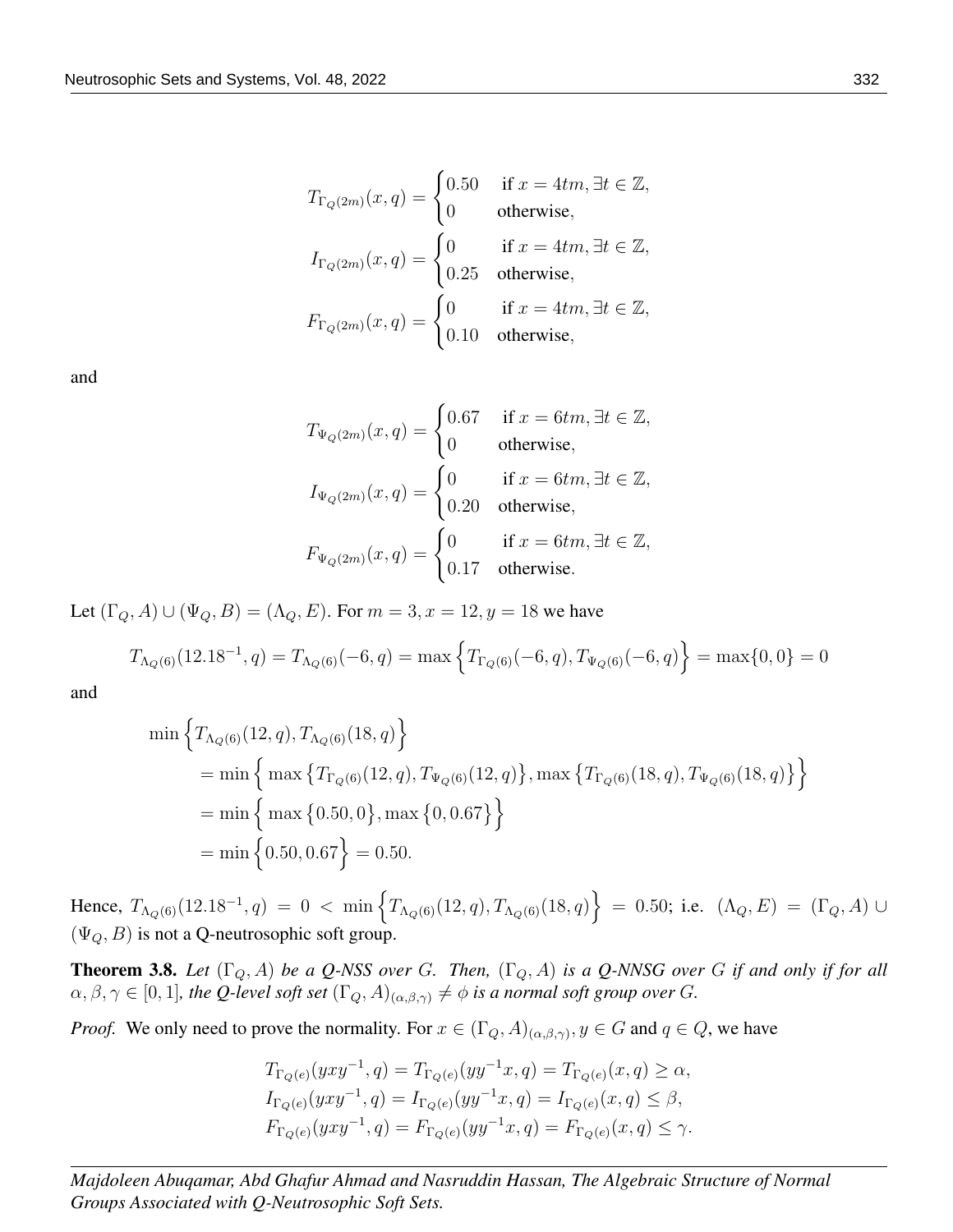It follows that  $yxy^{-1} \in (\Gamma_Q, A)_{(\alpha, \beta, \gamma)}$ , i.e.  $(\Gamma_Q, A)_{(\alpha, \beta, \gamma)}$  is a Q-NNSG of G.

Conversely, assume that  $(\Gamma_Q, A)$  is not a Q-NNSG over G. Then, there exists  $e \in A$  such that  $\Gamma_Q(e)$  is not a Q-NN subgroup of G. Then, there exists  $x_1, y_1 \in G$  and  $q \in Q$  such that

$$
T_{\Gamma_Q(e)}(x_1y_1, q) < T_{\Gamma_Q(e)}(y_1x_1, q) \text{ or } T_{\Gamma_Q(e)}(x_1y_1, q) > T_{\Gamma_Q(e)}(y_1x_1, q) \text{ or } T_{\Gamma_Q(e)}(x_1y_1, q) < T_{\Gamma_Q(e)}(y_1x_1, q) \text{ or } T_{\Gamma_Q(e)}(x_1y_1, q) > T_{\Gamma_Q(e)}(y_1x_1, q) \text{ or } T_{\Gamma_Q(e)}(x_1y_1, q) < T_{\Gamma_Q(e)}(y_1x_1, q) \text{ or } T_{\Gamma_Q(e)}(x_1y_1, q) > F_{\Gamma_Q(e)}(y_1x_1, q).
$$

In case  $T_{\Gamma_Q(e)}(x_1y_1, q) < T_{\Gamma_Q(e)}(y_1x_1, q)$ , there exists  $\alpha \in [0, 1]$  such that  $T_{\Gamma_Q(e)}(x_1y_1, q) < \alpha < T_{\Gamma_Q(e)}(y_1x_1, q)$ . It follows that  $x_1y_1 \notin \Gamma_{Q(e)}_{(\alpha,\beta,\gamma)}$ , but for  $I_{\Gamma_Q(e)}(x_1y_1,q) < \beta$  and  $F_{\Gamma_Q(e)}(x_1y_1,q) < \gamma$ ,  $x_1y_1 \notin \Gamma_{Q(e)}_{(\alpha,\beta,\gamma)}$  this contradicts with the fact that  $(\Gamma_Q, A)_{(\alpha,\beta,\gamma)}$  is a normal soft group over G. In the other cases the proof can be obtained in a similar way.  $\Box$ 

**Theorem 3.9.** *Let*  $(\Gamma_Q, A)$  *be a Q-NNSG over G. Let* 

$$
(\Gamma_Q, A)|_{\acute{e}} = \Big\{ x \in G : T_{\Gamma_Q(e)}(x, q) = T_{\Gamma_Q(e)}(\acute{e}, q), I_{\Gamma_Q(e)}(x, q) = I_{\Gamma_Q(e)}(\acute{e}, q),
$$
  

$$
F_{\Gamma_Q(e)}(x, q) = F_{\Gamma_Q(e)}(\acute{e}, q), e \in A \Big\},
$$

*where*  $\acute{e}$  *is the unit element of* G. Then,  $(\Gamma_Q, A)|_{\acute{e}}$  *is a normal soft group over* G.

*Proof.* For each  $e \in A$  and  $x, y \in (\Gamma_Q, A)|_{\epsilon, q} \in Q$ , we have

$$
T_{\Gamma_Q(e)}(xy^{-1},q) \ge \min\left\{T_{\Gamma_Q(e)}(x,q), T_{\Gamma_Q(e)}(y,q)\right\}
$$

$$
= \min\left\{T_{\Gamma_Q(e)}(\acute{e},q), T_{\Gamma_Q(e)}(\acute{e},q)\right\}
$$

$$
= T_{\Gamma_Q(e)}(\acute{e},q),
$$

$$
\begin{aligned} I_{\Gamma_Q(e)}(xy^{-1},q)&\leq \max\left\{I_{\Gamma_Q(e)}(x,q),I_{\Gamma_Q(e)}(y,q)\right\}\\ &=\max\left\{I_{\Gamma_Q(e)}(\acute{e},q),I_{\Gamma_Q(e)}(\acute{e},q)\right\}\\ &=I_{\Gamma_Q(e)}(\acute{e},q). \end{aligned}
$$

Similarly, we can show  $F_{\Gamma_Q(e)}(xy^{-1},q) \leq F_{\Gamma_Q(e)}(\acute{e},q)$ . Always,  $T_{\Gamma_Q(e)}(\acute{e},q) \geq T_{\Gamma_Q(e)}(xy^{-1},q)$ ,  $I_{\Gamma_Q(e)}(\acute{e},q) \leq T_{\Gamma_Q(e)}(x^{-1},q)$  $I_{\Gamma_Q(e)}(xy^{-1},q)$  and  $F_{\Gamma_Q(e)}(\tilde{e},q) \leq F_{\Gamma_Q(e)}(xy^{-1},q)$ . Therefore,  $T_{\Gamma_Q(e)}(xy^{-1},q) = T_{\Gamma_Q(e)}(\tilde{e},q)$ ,  $I_{\Gamma_Q(e)}(xy^{-1},q) =$  $I_{\Gamma_Q(e)}(\acute{e},q), F_{\Gamma_Q(e)}(xy^{-1},q) = F_{\Gamma_Q(e)}(\acute{e},q)$  and  $xy^{-1} \in (\Gamma_Q, A)|_{\acute{e}}$ .

Next, let  $x \in (\Gamma_Q, A)|_e$  and  $y \in G$ . Then,

$$
T_{\Gamma_Q(e)}(yxy^{-1},q) = T_{\Gamma_Q(e)}(x,q) = T_{\Gamma_Q(e)}(\acute{e},q),
$$
  
\n
$$
I_{\Gamma_Q(e)}(yxy^{-1},q) = I_{\Gamma_Q(e)}(x,q) = I_{\Gamma_Q(e)}(\acute{e},q),
$$
  
\n
$$
F_{\Gamma_Q(e)}(yxy^{-1},q) = F_{\Gamma_Q(e)}(x,q) = F_{\Gamma_Q(e)}(\acute{e},q).
$$

Therefore,  $yxy^{-1} \in (\Gamma_Q, A)|_{\acute{e}}$ . Hence,  $(\Gamma_Q, A)|_{\acute{e}}$  is a normal soft group over G.

 $\Box$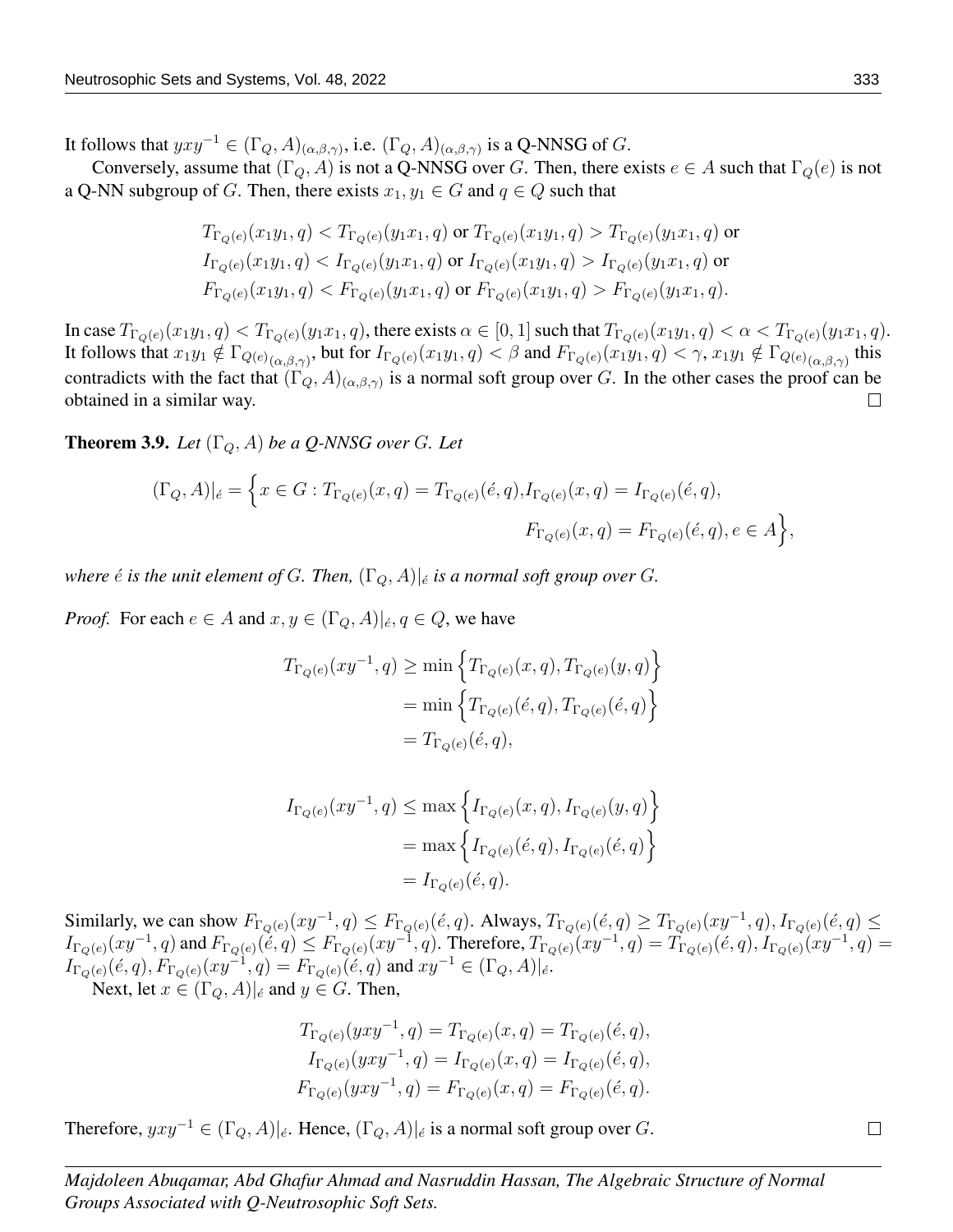#### 4 Q-Neutrosophic Soft Cosets

In this section, we present the Q-neutrosophic soft cosets with some related properties.

**Definition 4.1.** Let  $(\Gamma_Q, A)$  be a Q-NSG over G and  $g \in G$  be a fixed element. Then, the set  $g(\Gamma_Q, A)$  =  $\{g\Gamma_Q(e) : e \in A\}$  is called a left Q-neutrosophic soft coset of  $(\Gamma_Q, A)$ , where

$$
g\Gamma_Q(e) = \left\{ \left\langle (x,q), T_{g\Gamma_Q(e)}(x,q), I_{g\Gamma_Q(e)}(x,q), F_{g\Gamma_Q(e)}(x,q) \right\rangle : x \in G, q \in Q \right\}
$$
  
= 
$$
\left\{ \left\langle (x,q), T_{\Gamma_Q(e)}(g^{-1}x,q), I_{\Gamma_Q(e)}(g^{-1}x,q), F_{\Gamma_Q(e)}(g^{-1}x,q) \right\rangle : x \in G, q \in Q \right\}.
$$

The right Q-neutrosophic soft coset of  $(\Gamma_Q, A)$  in G is  $(\Gamma_Q, A)g = \{ \Gamma_Q(e)g : e \in A \}$ , where

$$
\Gamma_Q(e)g = \left\{ \left\langle (x,q), T_{\Gamma_Q(e)}(xg^{-1}, q), I_{\Gamma_Q(e)}(xg^{-1}, q), F_{\Gamma_Q(e)}(xg^{-1}, q) \right\rangle : x \in G, q \in Q \right\}.
$$

**Example 4.2.** Let G be a classical group. Then,  $(\Gamma_Q, A) = \{ \Gamma_Q(e) : e \in A \}$ , where

$$
\Gamma_Q(e) = \left\{ \left\langle (x, q), T_{\Gamma_Q(e)}(x, q), I_{\Gamma_Q(e)}(x, q), F_{\Gamma_Q(e)}(x, q) \right\rangle : x \in G, q \in Q \right\}
$$

with  $T_{\Gamma_Q(e)}(x,q) = T_{\Gamma_Q(e)}(\acute{e},q)$ ,  $I_{\Gamma_Q(e)}(x,q) = I_{\Gamma_Q(e)}(\acute{e},q)$  and  $F_{\Gamma_Q(e)}(x,q) = F_{\Gamma_Q(e)}(\acute{e},q)$ ; ( $\acute{e}$  being the identity element in  $G$ ) is a Q-NNSG of  $G$ . In that case, we can get a neutrosophic soft coset.

Proposition 4.3. (ΓQ, A) *is called a Q-NNSG over* G *if and only if the left and right Q-neutrosophic soft cosets are equal.*

*Proof.* Suppose that  $(\Gamma_Q, A)$  is a Q-NNSG over G. Then,

$$
g\Gamma_Q(e) = \left\{ \left\langle (x, q), T_{g\Gamma_Q(e)}(x, q), I_{g\Gamma_Q(e)}(x, q), F_{g\Gamma_Q(e)}(x, q) \right\rangle : x \in G, q \in Q \right\}
$$
  
\n
$$
= \left\{ \left\langle (x, q), T_{\Gamma_Q(e)}(g^{-1}x, q), I_{\Gamma_Q(e)}(g^{-1}x, q), F_{\Gamma_Q(e)}(g^{-1}x, q) \right\rangle : x \in G, q \in Q \right\}
$$
  
\n
$$
= \left\{ \left\langle (x, q), T_{\Gamma_Q(e)}(xg^{-1}, q), I_{\Gamma_Q(e)}(xg^{-1}, q), F_{\Gamma_Q(e)}(xg^{-1}, q) \right\rangle : x \in G, q \in Q \right\}
$$
  
\n
$$
= \left\{ \left\langle (x, q), T_{\Gamma_Q(e)g}(x, q), I_{\Gamma_Q(e)g}(x, q), F_{\Gamma_Q(e)g}(x, q) \right\rangle : x \in G, q \in Q \right\}
$$
  
\n
$$
= \Gamma_Q(e)g.
$$

Thus,  $g(\Gamma_Q, A) = \{g\Gamma_Q(e) : e \in A\} = \{\Gamma_Q(e)g : e \in A\} = (\Gamma_Q, A)g.$ Next, suppose that  $g(\Gamma_Q, A) = (\Gamma_Q, A)g$ .

Then,

$$
T_{g\Gamma_Q(e)}(x,q) = T_{\Gamma_Q(e)g}(x,q), I_{g\Gamma_Q(e)}(x,q) = I_{\Gamma_Q(e)g}(x,q) \text{ and } F_{g\Gamma_Q(e)}(x,q) = F_{\Gamma_Q(e)g}(x,q).
$$

This implies,

$$
T_{\Gamma_Q(e)}(g^{-1}x, q) = T_{\Gamma_Q(e)}(xg^{-1}, q), I_{\Gamma_Q(e)}(g^{-1}x, q) = I_{\Gamma_Q(e)}(xg^{-1}, q) \text{ and } F_{\Gamma_Q(e)}(g^{-1}x, q) = F_{\Gamma_Q(e)}(xg^{-1}, q).
$$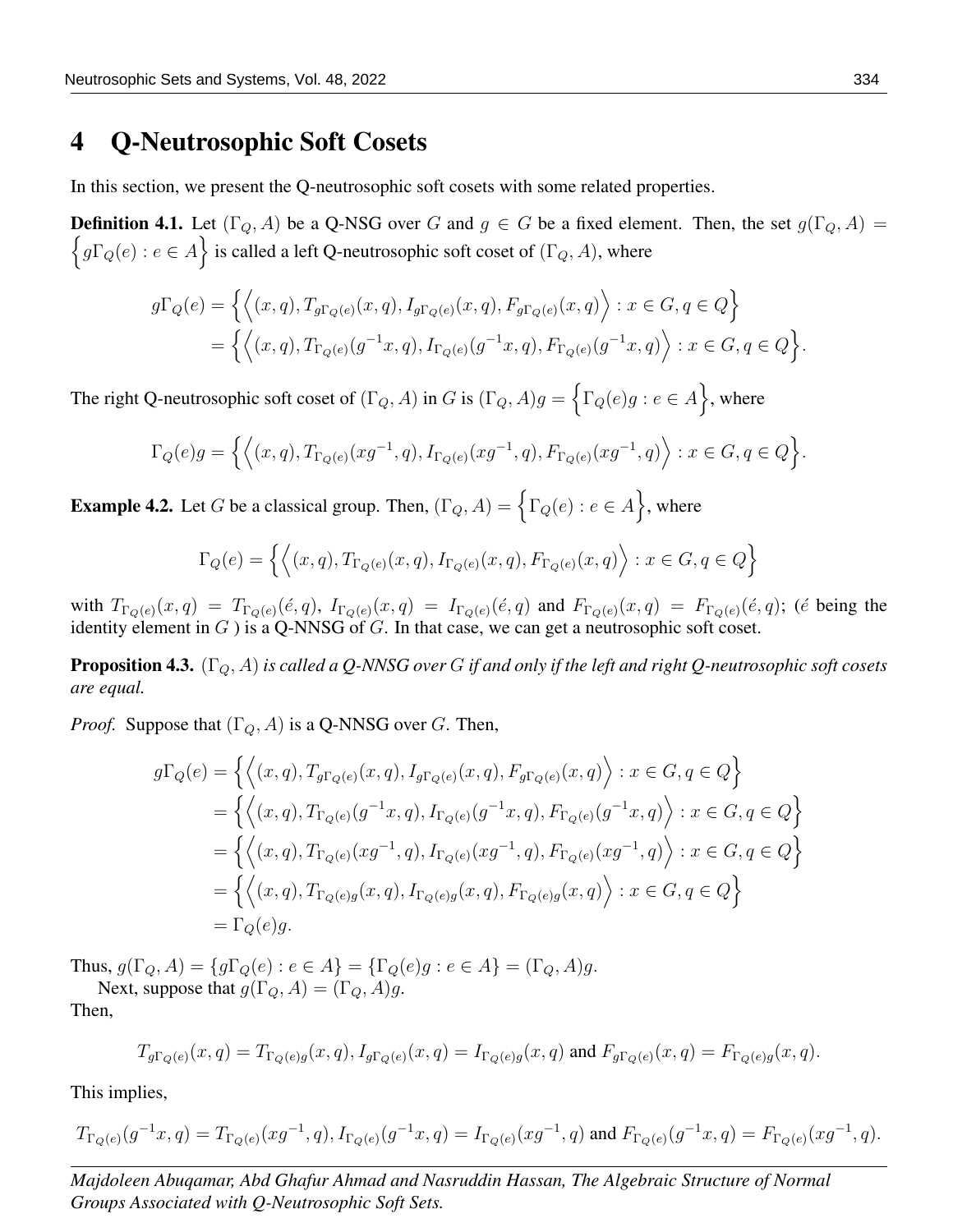Thus,

$$
T_{\Gamma_Q(e)}(xg^{-1},q) = T_{\Gamma_Q(e)}(g^{-1}x,q), I_{\Gamma_Q(e)}(xg^{-1},q) = I_{\Gamma_Q(e)}(g^{-1}x,q) \text{ and } F_{\Gamma_Q(e)}(xg^{-1},q) = F_{\Gamma_Q(e)}(g^{-1}x,q),
$$

which implies

$$
T_{\Gamma_Q(e)}(gxg^{-1},q) = T_{\Gamma_Q(e)}(x,q), I_{\Gamma_Q(e)}(gxg^{-1},q) = I_{\Gamma_Q(e)}(x,q), F_{\Gamma_Q(e)}(gxg^{-1},q) = F_{\Gamma_Q(e)}(x,q).
$$

Thus,  $(\Gamma_Q, A)$  is a Q-NNSG over G.

Therefore, if  $(\Gamma_Q, A)$  is a Q-NNSG over G then the left and right Q-neutrosophic soft cosets coincide. In this case, we call it Q-neutrosophic soft cosets instead of left or right Q-neutrosophic soft cosets separately.  $\Box$ 

**Theorem 4.4.** Let  $(\Gamma_Q, A)$  be a Q-NNSG over the group G and the set  $\varsigma$  be the collection of all distinct *Q-neutrosophic soft cosets of*  $(\Gamma_0, A)$  *in* G. Then,  $\varsigma$  *is a group in classical sense under the operation of composition:*  $g_1(\Gamma_Q, A)y(\Gamma_Q, A) = (g_1y)(\Gamma_Q, A), \forall g_1, g_2 \in G$ .

*Proof.* First we show that the operation is well defined in the sense that if  $g_1(\Gamma_Q, A) = \dot{g_1}(\Gamma_Q, A)$  and  $g_2(\Gamma_Q, A) = \acute{g}_2(\Gamma_Q, A)$ , then  $g_1(\Gamma_Q, A)g_2(\Gamma_Q, A) = (\acute{g}_1\acute{g}_2)(\Gamma_Q, A)$  for  $g_1, g_2, \acute{g}_1, \acute{g}_2 \in G$ . Now,  $g_1(\Gamma_Q, A) = \dot{g_1}(\Gamma_Q, A)$  implies  $g_1^{-1}\dot{g_1} = \Gamma_Q(e_1), e_1 \in A$  and  $g_2(\Gamma_Q, A) = \dot{g_2}(\Gamma_Q, A)$  implies  $g_2^{-1}\dot{g_2} =$  $\Gamma_{Q}(e_2), e_2 \in A.$ We show,  $(g_1g_2)(\Gamma_Q, A) = (g'_1g'_2)(\Gamma_Q, A)$  i.e.,  $(g_1g_2)^{-1}(g'_1g'_2) \in G$ . Now,

$$
(g_1g_2)^{-1}(g'_1g'_2) = g_2^{-1}g_1^{-1}g'_1g'_2
$$
  
=  $g_2^{-1}\Gamma_Q(e_1)g'_2$   
=  $g_2^{-1}g_2\Gamma_Q(e_1)$   
=  $\Gamma_Q(e_2)\Gamma_Q(e_1)$   
=  $\Gamma_Q(e_3) \in (\Gamma_Q, A), e_3 \in A.$ 

Hence, the operation is well defined. Now,

1. the closure axiom is clearly satisfied.

2.  $g_1(\Gamma_Q, A)[g_2(\Gamma_Q, A)g_3(\Gamma_Q, A)] = g_1(\Gamma_Q, A)(g_2g_3)(\Gamma_Q, A) = g_1(g_2g_3)(\Gamma_Q, A)$  and  $[g_1(\Gamma_Q, A)g_2(\Gamma_Q, A)]g_3(\Gamma_Q, A) = (g_1g_2)g_3(\Gamma_Q, A) = (g_1g_2)g_3(\Gamma_Q, A)$  for  $g_1, g_2, g_3 \in G$ . Now,  $g_1(g_2g_3) =$  $(q_1q_2)q_3$ , since G is a group. 3.  $\ell(\Gamma_Q, A)g_1(\Gamma_Q, A) = (\ell g_1)(\Gamma_Q, A) = g_1(\Gamma_Q, A)$  and  $g_1(\Gamma_Q, A)\ell(\Gamma_Q, A) = (g_1 \ell)(\Gamma_Q, A) = g_1(\Gamma_Q, A)$  for  $\acute{e}$  being the unity in  $G$ . 4.  $g_1^{-1}(\Gamma_Q, A)g_1(\Gamma_Q, A) = (g_1^{-1}g_1)(\Gamma_Q, A) = \acute{e}(\Gamma_Q, A) = (\Gamma_Q, A)$  and  $g_1(\Gamma_Q, A)g_1^{-1}(\Gamma_Q, A) = (g_1g_1^{-1})(\Gamma_Q, A) = \acute{e}(\Gamma_Q, A) = (\Gamma_Q, A).$ Thus,  $\varsigma$  is a group. This group is a called the quotient group of G by  $(\Gamma_Q, A)$  and is denoted by  $G/(\Gamma_Q, A)$ .  $\square$ 

**Theorem 4.5.** Let  $(\Gamma_0, A)$  be a Q-NNSG over G. Then, there exists a natural homomorphism  $\varphi : G \to$  $G/(\Gamma_Q, A)$  *defined by*  $\varphi(g) = g(\Gamma_Q, A), \forall g \in G$  *in the classical sense.* 

*Proof.* Let  $\varphi$  :  $G \to G/(\Gamma_Q, A)$  be given by  $\varphi(g) = g\Gamma_Q(e)$ ,  $\forall e \in A$ . We show that  $\varphi$  is a homomorphism i.e.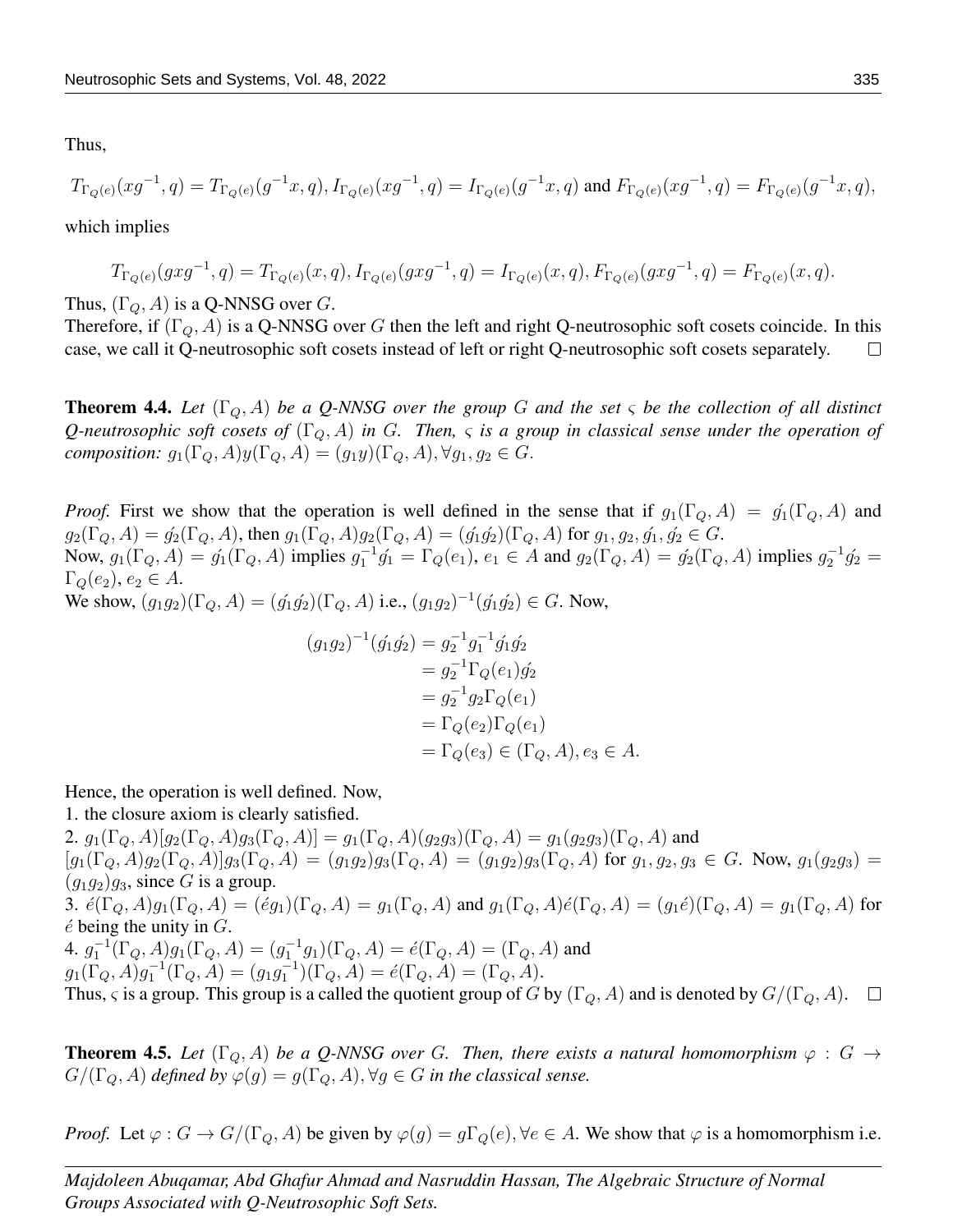$\varphi(q_1q_2) = \varphi(q_1)\varphi(q_2), \forall q_1, q_2 \in G$ , i.e.,  $(q_1q_2)\Gamma_O(e) = q_1\Gamma_O(e)q_2\Gamma_O(e)$ . Now, for  $x \in G, q \in Q$  $(g_1 \Gamma_Q(e))(x,q) = \langle T_{g_1 \Gamma_Q(e)}(x,q), I_{g_1 \Gamma_Q(e)}(x,q), F_{g_1 \Gamma_Q(e)}(x,q) \rangle$  $=\langle T_{\Gamma_Q(e)}(g_1^{-1}x,q), I_{\Gamma_Q(e)}(g_1^{-1}x,q), F_{\Gamma_Q(e)}(g_1^{-1}x,q) \rangle,$  $(g_2 \Gamma_Q(e))(x,q) = \langle T_{g_2 \Gamma_Q(e)}(x,q), I_{g_2 \Gamma_Q(e)}(x,q), F_{g_2 \Gamma_Q(e)}(x,q) \rangle$  $=\langle T_{\Gamma_Q(e)}(g_2^{-1}x,q), I_{\Gamma_Q(e)}(g_2^{-1}x,q), F_{\Gamma_Q(e)}(g_2^{-1}x,q) \rangle,$  $(g_1g_2\Gamma_Q(e))(x,q) = \left\langle T_{\Gamma_Q(e)}((g_1g_2)^{-1}x,q), I_{\Gamma_Q(e)}((g_1g_2)^{-1}x,q), F_{\Gamma_Q(e)}((g_1g_2)^{-1}x,q) \right\rangle.$ 

Then,

$$
[(g_1\Gamma_Q(e))(g_2\Gamma_Q(e))](x,q) = \left\langle \min\left\{T_{g_1\Gamma_Q(e)}(x,q), T_{g_2\Gamma_Q(e)}(x,q)\right\},\right.\n\max\left\{I_{g_1\Gamma_Q(e)}(x,q), I_{g_2\Gamma_Q(e)}(x,q)\right\},\n\max\left\{F_{g_1\Gamma_Q(e)}(x,q), F_{g_2\Gamma_Q(e)}(x,q)\right\}\right\rangle
$$
\n
$$
= \left\langle \min\left\{T_{\Gamma_Q(e)}((g_1^{-1}x,q), T_{\Gamma_Q(e)}((g_2^{-1}x,q))\right\},\right.\n\max\left\{I_{\Gamma_Q(e)}((g_1^{-1}x,q), I_{\Gamma_Q(e)}((g_2^{-1}x,q))\right\},\n\max\left\{F_{\Gamma_Q(e)}((g_1^{-1}x,q), F_{\Gamma_Q(e)}((g_2^{-1}x,q))\right\}\right\rangle
$$

Further,

$$
T_{\Gamma_Q(e)}((g_1g_2)^{-1}x, q) = T_{\Gamma_Q(e)}(g_2^{-1}g_1^{-1}x, q)
$$
  
= 
$$
T_{\Gamma_Q(e)}(g_2^{-1}g_1^{-1}xg_2^{-1}g_2, q)
$$
  
= 
$$
T_{\Gamma_Q(e)}(g_1^{-1}xg_2, q)
$$
  

$$
\geq \min \left\{ T_{\Gamma_Q(e)}(g_1x, q), T_{\Gamma_Q(e)}(g_2x, q) \right\}.
$$

Hence,  $T_{\Gamma_Q(e)}((g_1g_2)^{-1}x,q) = \min \{T_{\Gamma_Q(e)}((g_1^{-1}x,q),T_{\Gamma_Q(e)}((g_2^{-1}x,q))\}, \text{ similarly, } I_{\Gamma_Q(e)}((g_1g_2)^{-1}x,q) =$  $\max\big\{I_{\Gamma_Q(e)}((g_1^{-1}x,q),I_{\Gamma_Q(e)}((g_2^{-1}x,q)\big\}\text{ and }F_{\Gamma_Q(e)}((g_1g_2)^{-1}x,q)=\max\big\{F_{\Gamma_Q(e)}((g_1^{-1}x,q),F_{\Gamma_Q(e)}((g_2^{-1}x,q)\big\}.$ This shows that,  $[(g_1\Gamma_Q(e))(g_2\Gamma_Q(e))](x,q) = [(g_1g_2)\Gamma_Q(e)](x,q)$  which implies,  $\varphi(g_1g_2) = \varphi(g_1)\varphi(g_2)$ .

#### 5 Conclusion

We have introduced the notions of Q-neutrosophic normal soft groups and Q-neutrosophic soft cosets. We have discussed several related structural characteristics and properties. For future research, we can extend these topics to hyperalgebra. Also, these topics may be discussed using t-norm and s-norm. We intend to further explore the applications of the algebraic structure to different extensions of fuzzy sets in order to provide a significant addition to existing theories for handling uncertainties, especially in the area of soft sets  $[23-25]$  $[23-25]$ .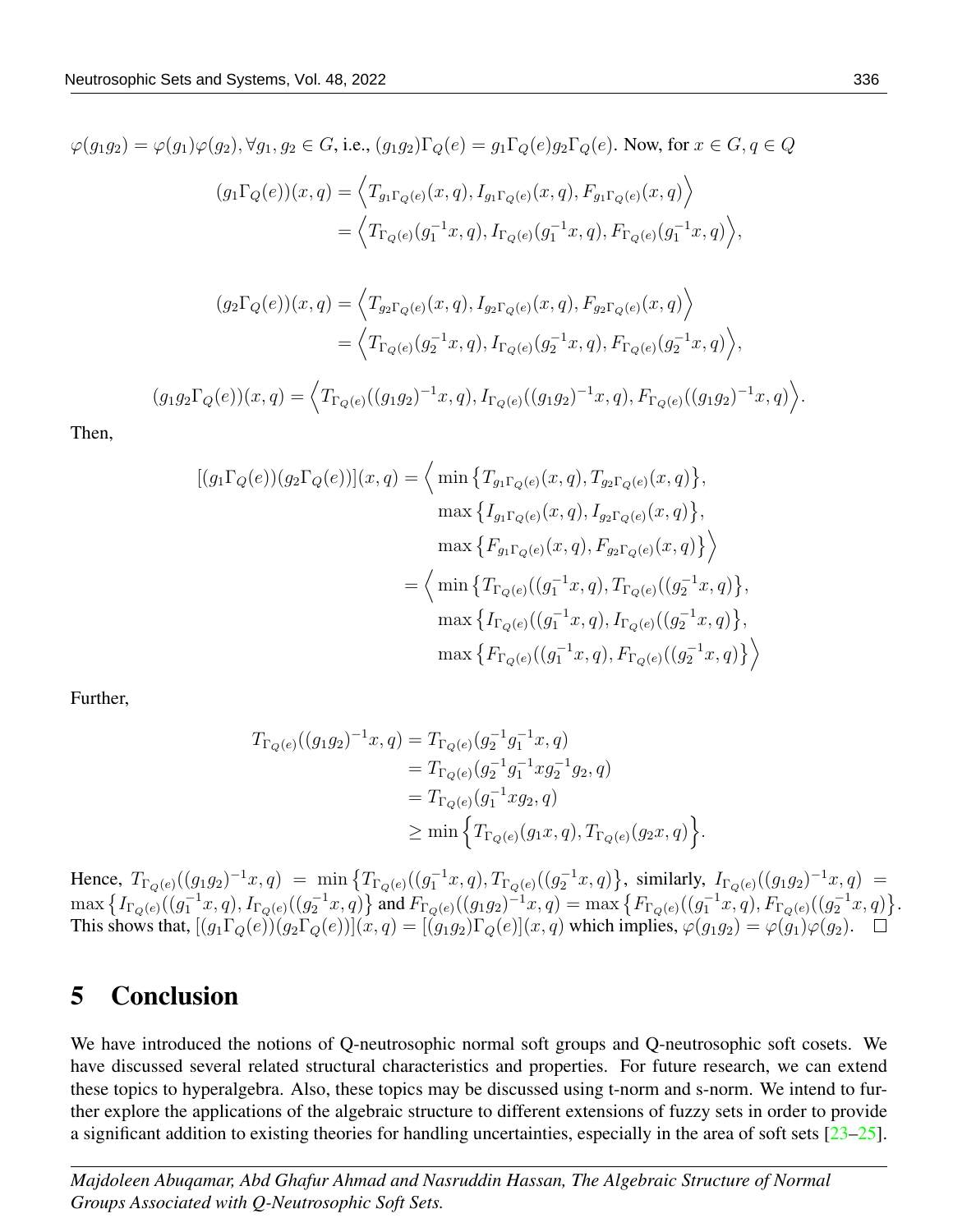Funding: This research received no external funding. Conflicts of Interest: The authors declare no conflict of interest.

## References

- <span id="page-9-0"></span>1. Zadeh, L.A. Fuzzy sets. Information and Control 1965, 8, 338-353.
- <span id="page-9-1"></span>2. Smarandache, F. Neutrosophy: Neutrosophic probability, set and logic; American Research Press: Rehoboth, IL, USA, 1998.
- <span id="page-9-2"></span>3. Smarandache, F. Neutrosophic set, a generalisation of the intuitionistic fuzzy sets. International Journal of Pure and Applied Mathematics 2005, 24, 287-297.
- <span id="page-9-3"></span>4. Molodtsov, D. Soft set theory-first results. Computers & Mathematics with Applications 1999, 37, 19-31.
- <span id="page-9-4"></span>5. Adam, F.; Hassan, N. Operations on Q-fuzzy soft set. Applied Mathematical Sciences 2014, 8, 8697-8701.
- 6. Adam, F.; Hassan, N. Q-fuzzy soft set. Applied Mathematical Sciences 2014, 8, 8689-8695.
- 7. Adam, F.; Hassan, N. Properties on the multi Q-fuzzy soft matrix. AIP Conference Proceedings 2014, 1614, 834-839.
- <span id="page-9-5"></span>8. Adam, F.; Hassan, N. Q-fuzzy soft matrix and its application. AIP Conference Proceedings 2014, 1602,772-778.
- <span id="page-9-6"></span>9. Abu Qamar, M.; Hassan, N. Q-neutrosophic soft relation and its application in decision making. Entropy 2018, 20(3), 172.
- <span id="page-9-7"></span>10. Abu Qamar, M.; Hassan, N. An approach toward a Q-neutrosophic soft set and its application in decision making. Symmetry 2019, 11(2), 139.
- <span id="page-9-8"></span>11. Yaqoob, N.; Akram, M.; Aslam, M. Intuitionistic fuzzy soft groups induced by (t, s) norm. Indian Journal of Science and Technology 2013, 6, 4282-4289.
- 12. Al-Masarwah, A.; Ahmad, A.G. m-polar fuzzy ideals of BCK/BCI-algebras. Journal of King Saud University-Science 2019, 31 (4), 1220-1226.
- <span id="page-9-9"></span>13. Al-Masarwah, A.; Ahmad, A.G. On some properties of doubt bipolar fuzzy H-ideals in BCK/BCI-algebras. European Journal of Pure and Applied Mathematics 2018, 11, 652-670.
- <span id="page-9-10"></span>14. Bera, T.; Mahapatra, N. K. Introduction to neutrosophic soft groups. Neutrosophic Sets and Systems, 2016, 13, 118-127.
- <span id="page-9-11"></span>15. Bera, T.; Mahapatra, N.K. On Neutrosophic normal soft groups. International Journal of Applied and Computational Mathematics 2017, 3, 3047-3066.
- <span id="page-9-12"></span>16. Solairaju, A.; Nagarajan, R. A new structure and construction of Q-fuzzy groups. Advances in Fuzzy Mathematics 2009, 4, 23-29.
- <span id="page-9-13"></span>17. Priya, T.; Ramachandran, T.; Nagalakshmi, K.T. On Q-fuzzy normal subgroups. International Journal of Computer and Organization Trends 2013, 3, 574-578.
- <span id="page-9-14"></span>18. Sithar, S.P.; Priya, T.; Nagalakshmi, K.; Ramachandran, T. On some properties of anti-Q-fuzzy normal subgroups. General Mathematics Notes 2014, 22, 1-10.
- <span id="page-9-15"></span>19. Sarala, N.; Suganya, B. Q- fuzzy soft ring. International Journal of Engineering Research & Technology 2015, 4, 879-882.
- <span id="page-9-16"></span>20. Abu Qamar, M.; Hassan, N. Characterizations of group theory under Q-neutrosophic soft environment. Neutrosophic Sets and Systems, 2019, 27, 114-130.